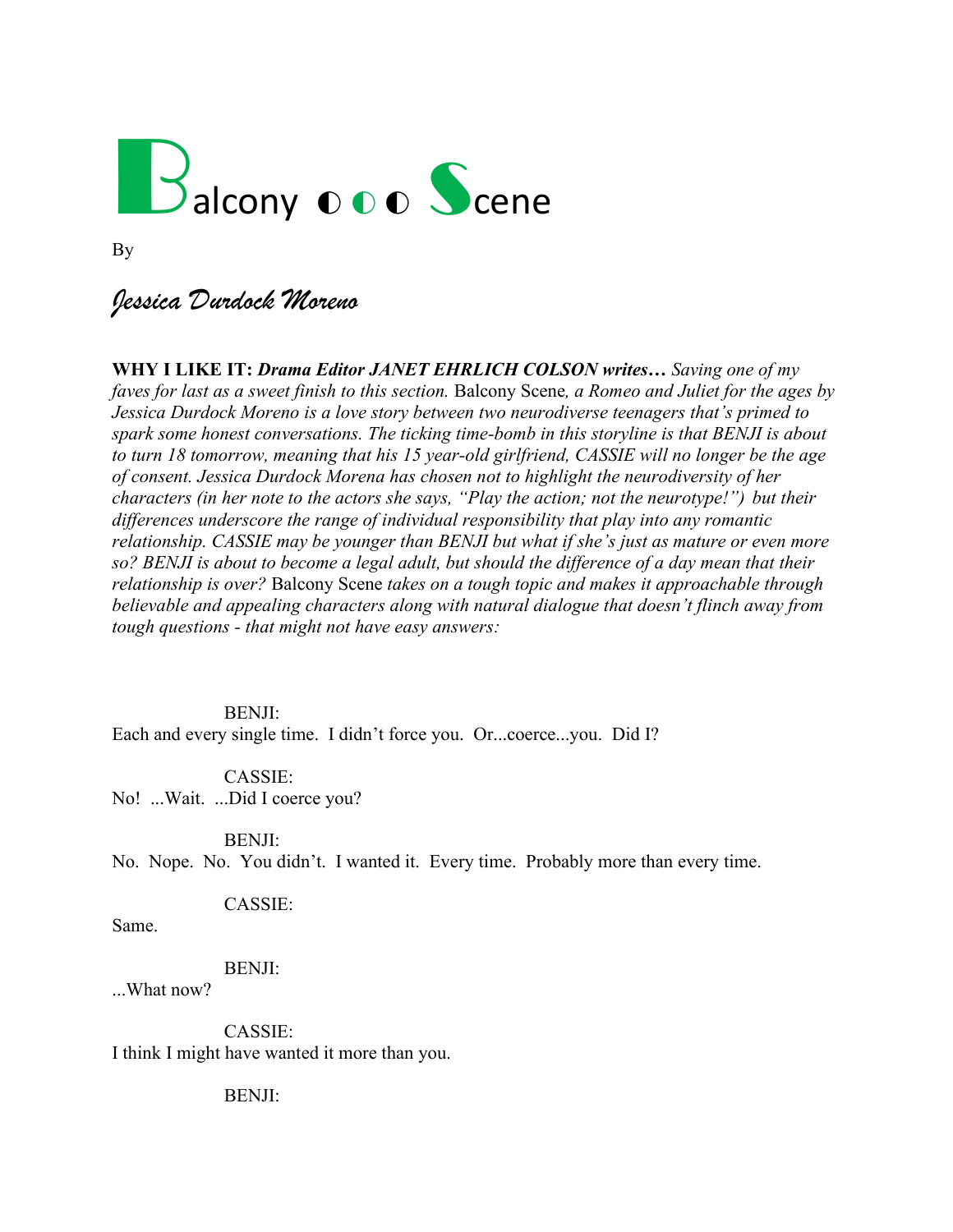Not possible.

CASSIE:

You sure?

BENJI:

No...?

*(Spacing is playwright's own.) JEC*

# BALCONY SCENE

### **CHARACTERS**

CASSIE - Age 15, Autistic.

BENJI - Age 17, Autistic.

### TIME

Present day, around midnight.

### SETTING

A house in the woods in a small town in Northwestern Connecticut.

### A NOTE TO PERFORMERS

Play the action; not the neurotype!

### CONTENT/TRIGGER WARNING

Discussion of rape, statutory rape, and underage sex.

*(A full moon. In the distance, the crunch of footsteps on the driveway gravel draws closer. BENJI, 17, quietly trots down the driveway towards an old red farmhouse. He looks up to the*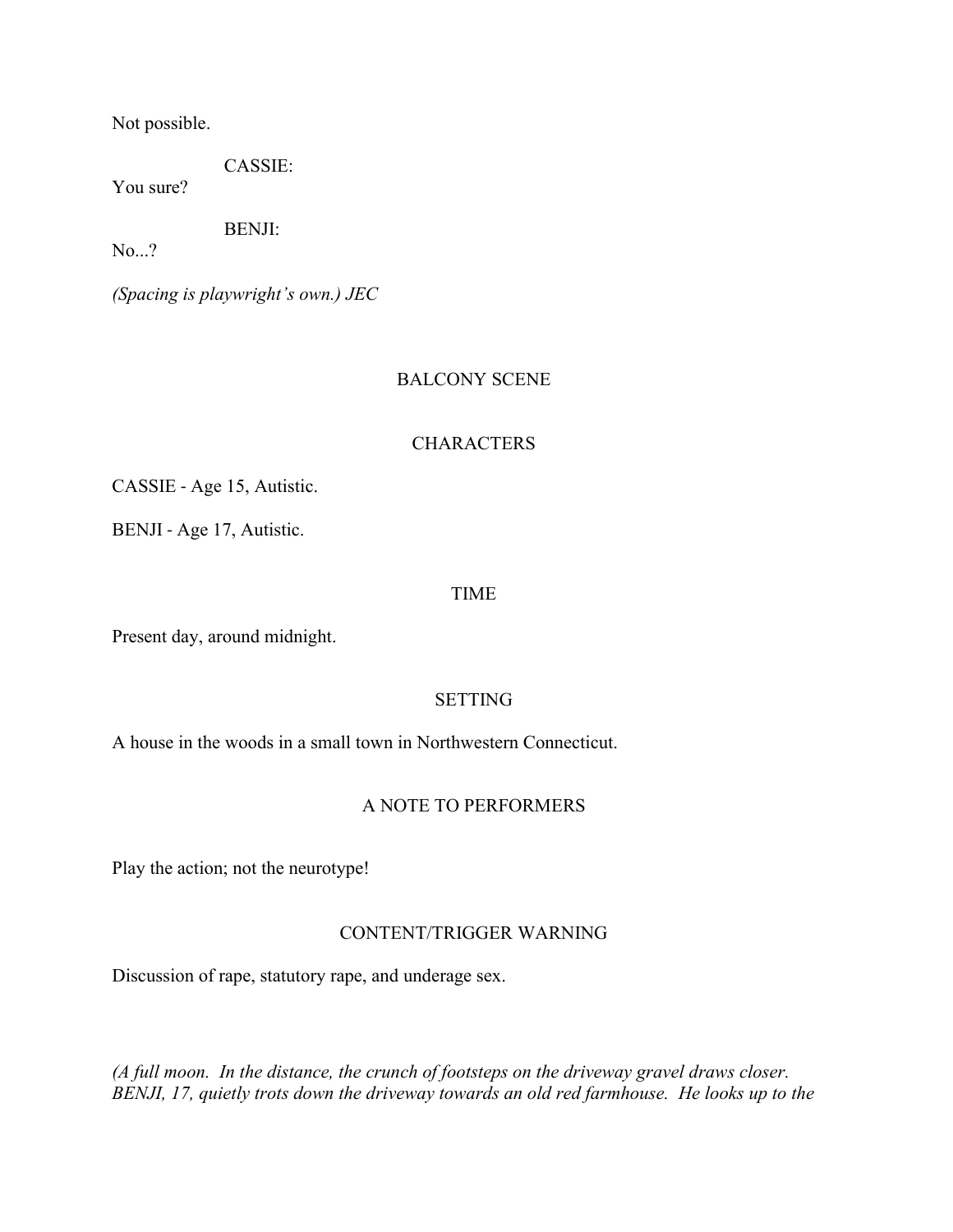*second story window. He picks up a piece of gravel. He throws it at the window. He picks up another piece and throws it.)*

BENJI:

*(Loud whisper.)* Cassie! ... Cassie! … CASSIE!

*(BENJI hunches over to catch his breath. A light turns on in the bedroom window. The window pushes open. CASSIE, 15, pokes her head out. She spots BENJI.)*

CASSIE: *(Loud whisper.)* Benji?

BENJI:

Yes!

CASSIE: What are you doing?

BENJI:

I don't know!

CASSIE: You're gonna get me in trouble!

BENJI:

Sorry!

CASSIE: You have to go! *(BENJI just stands there.)* Now!

BENJI:

Shit!

CASSIE:

What?!

BENJI: I have to tell you something.--

CASSIE: ...Where's your car?

BENJI:

Not here.

CASSIE: How did you get here?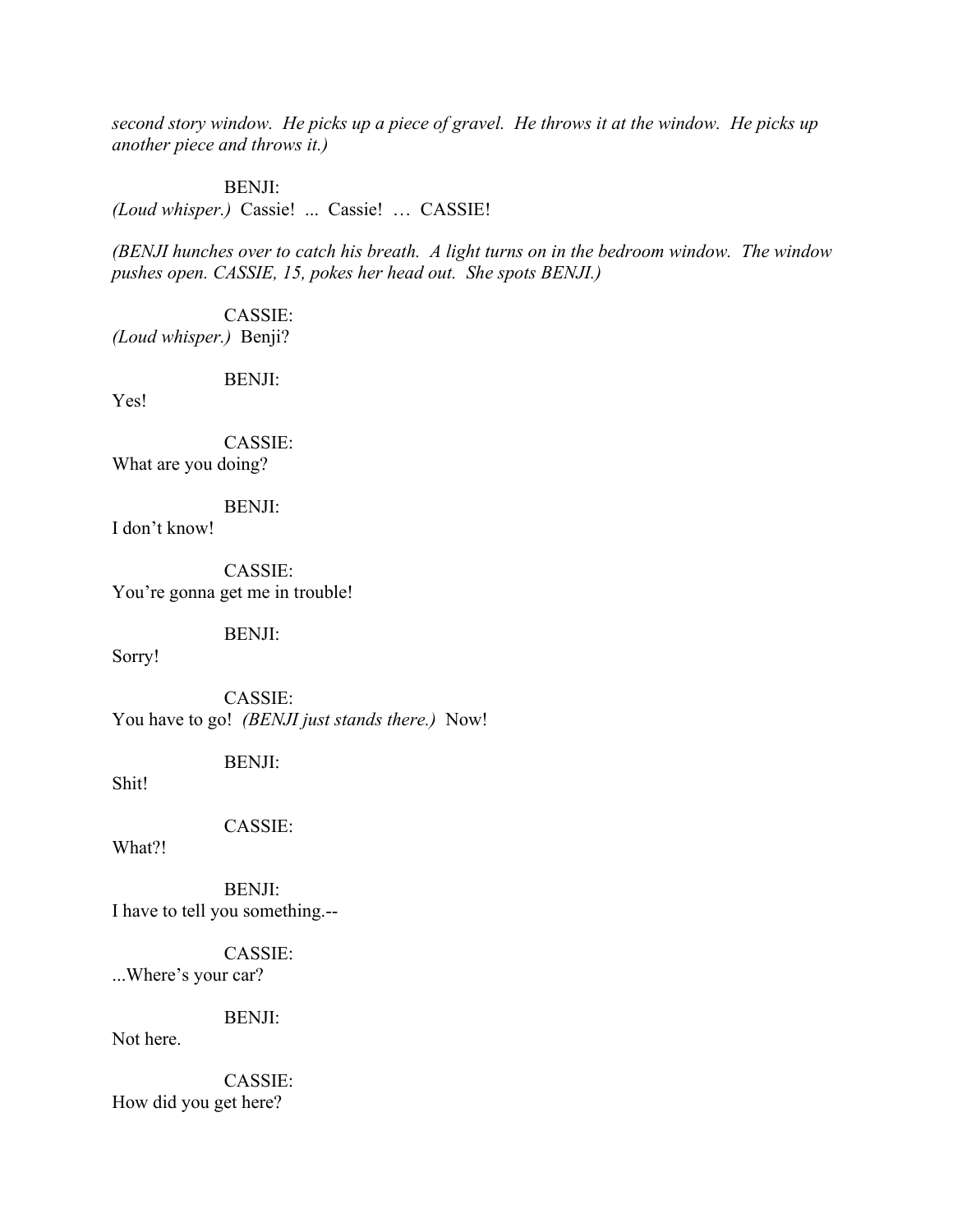BENJI:

I ran.

CASSIE:

You ran here?

BENJI:

Yeah.

CASSIE:

What time is it?

BENJI: Before midnight?

CASSIE: Run back! You're gonna wake my mom!

BENJI: I have to tell you something.

CASSIE: Tell me tomorrow!

BENJI:

I can't.

CASSIE:

Why not?

BENJI: It's big. I think it's gonna be big.

CASSIE:

So text me!

BENJI: How are you? Shit. No, that's not it. Hang on. I know! ...How are you?

CASSIE: That's what you ran here for?

BENJI: Yes. No. Kind of?

CASSIE: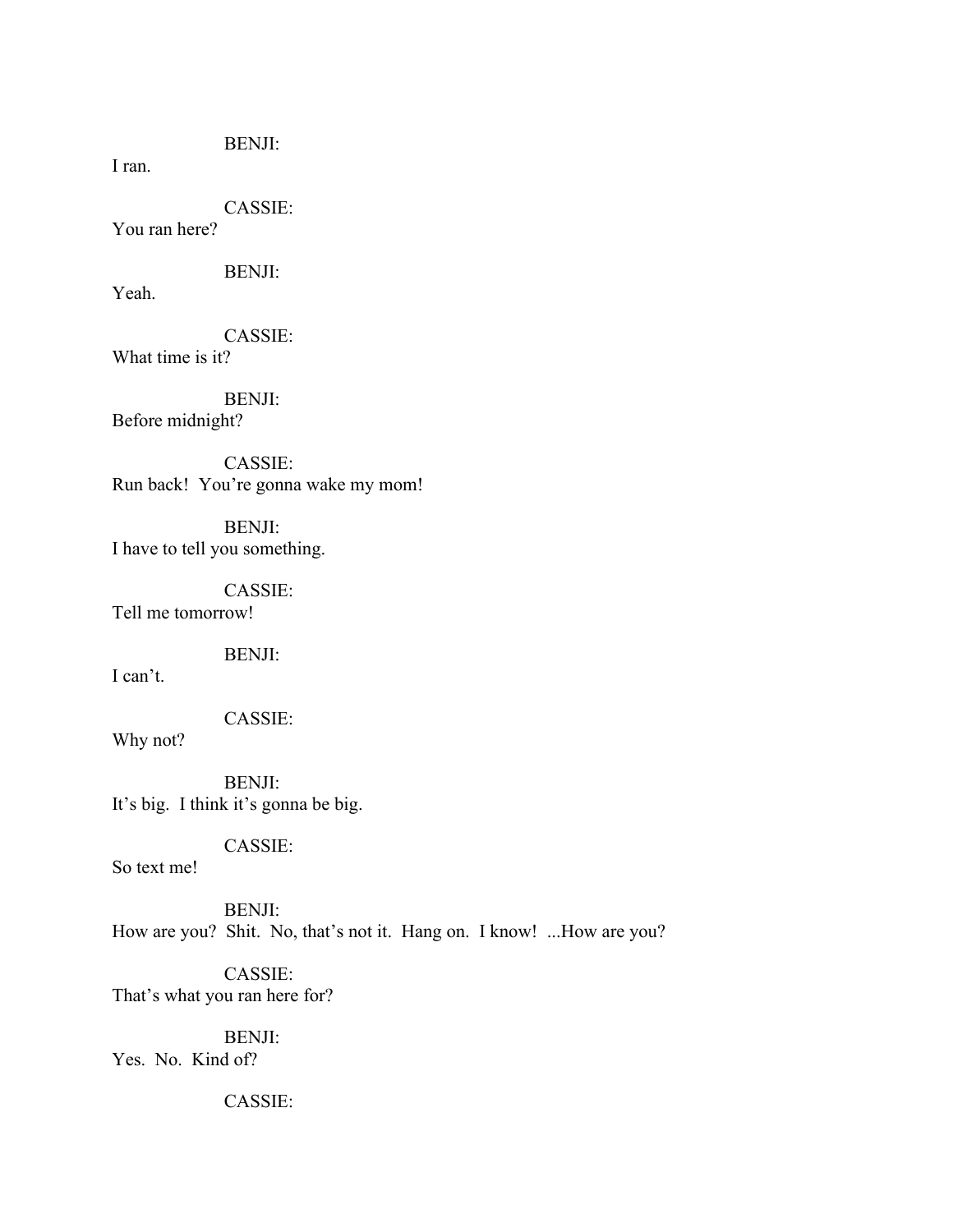Benji!

BENJI:

Did I hurt you?

CASSIE:

What?

BENJI: Did I hurt you. When we slept together. Did I hurt you?

CASSIE:

...No?

BENJI: Okay. Good. I mean, that's what I thought. But I just wanted to check.

CASSIE:

...Okay?

BENJI: Bye. *(He starts to leave, then…)* Did you want to?

CASSIE:

What?

BENJI:

Sleep with me?

CASSIE:

Yes.

BENJI:

Are you sure?

CASSIE:

Yes...?

BENJI: Each and every time?

CASSIE:

Yes!

BENJI: Each and every single time. I didn't force you. Or...coerce...you. Did I?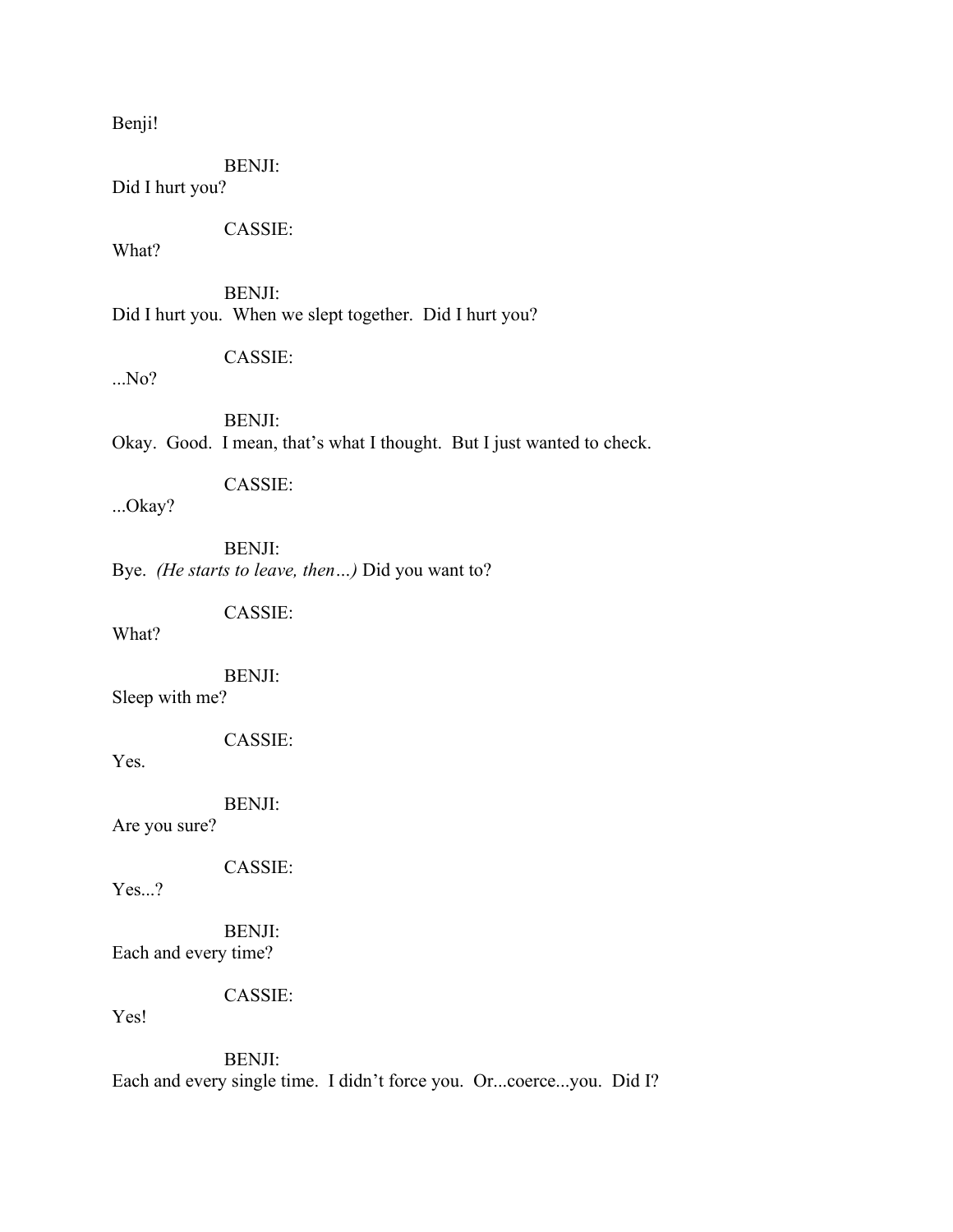CASSIE: No! ...Wait. ...Did I coerce you?

BENJI:

No. Nope. No. You didn't. I wanted it. Every time. Probably more than every time.

# CASSIE:

Same.

### BENJI:

...What now?

CASSIE: I think I might have wanted it more than you.

BENJI:

Not possible.

CASSIE:

You sure?

BENJI:

No...?

CASSIE: Wait. So did I hurt you?

BENJI:

No!

CASSIE:

Am I a rapist?

BENJI:

No!

CASSIE: I know I initiated a few times pretty aggressively...

BENJI: No! No! That was fantastic! If anything, I'm the rapist...

CASSIE:

What?

BENJI: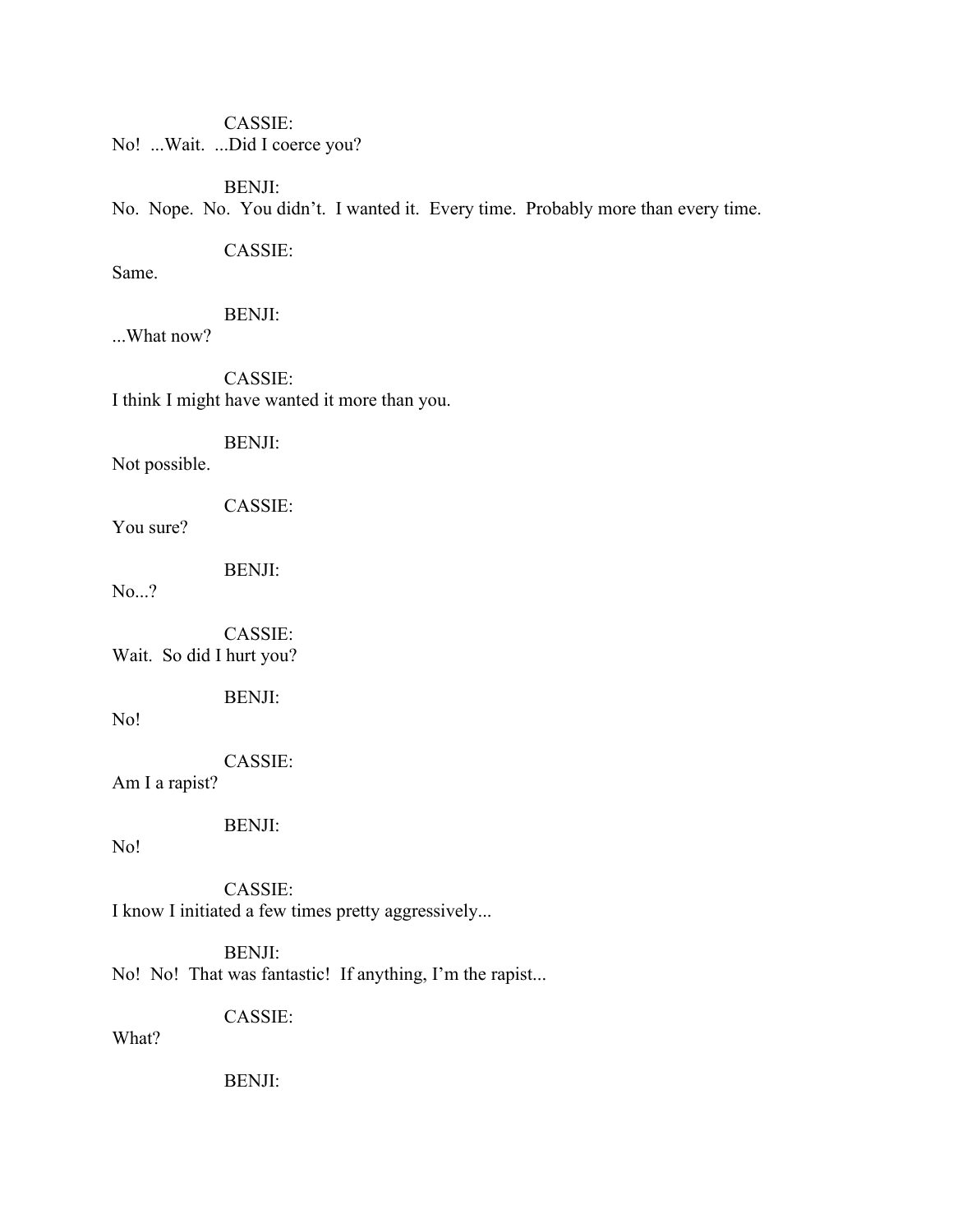| rapist?             | NoGodFuckNo! I'm not the rapist! I'm not a rapist! Unless you tell me I'm a rapist! Am I a |
|---------------------|--------------------------------------------------------------------------------------------|
| You didn't rape me. | CASSIE:                                                                                    |
| Thank God.          | <b>BENJI:</b>                                                                              |
| I wanted it.        | CASSIE:                                                                                    |
| Really?             | <b>BENJI:</b>                                                                              |
| Yeah.               | CASSIE:                                                                                    |
| From me?            | <b>BENJI:</b>                                                                              |
| Yup.                | CASSIE:                                                                                    |
| That'sreally hot.   | <b>BENJI:</b>                                                                              |
| Sure was.           | CASSIE:                                                                                    |
|                     | <b>BENJI:</b><br>Wow. Good. Great. Good. That's good. That's very good. Very healthy.      |
|                     | CASSIE:<br>Is that why you ran here? To check and see if you raped me?                     |
| No. Yes. No. Yes.   | <b>BENJI:</b>                                                                              |
| 'Cause you didn't.  | CASSIE:                                                                                    |
|                     | <b>BENJI:</b>                                                                              |

Okay. Good. And for the record, you didn't rape me.

CASSIE: Okay. Good. We're not rapists.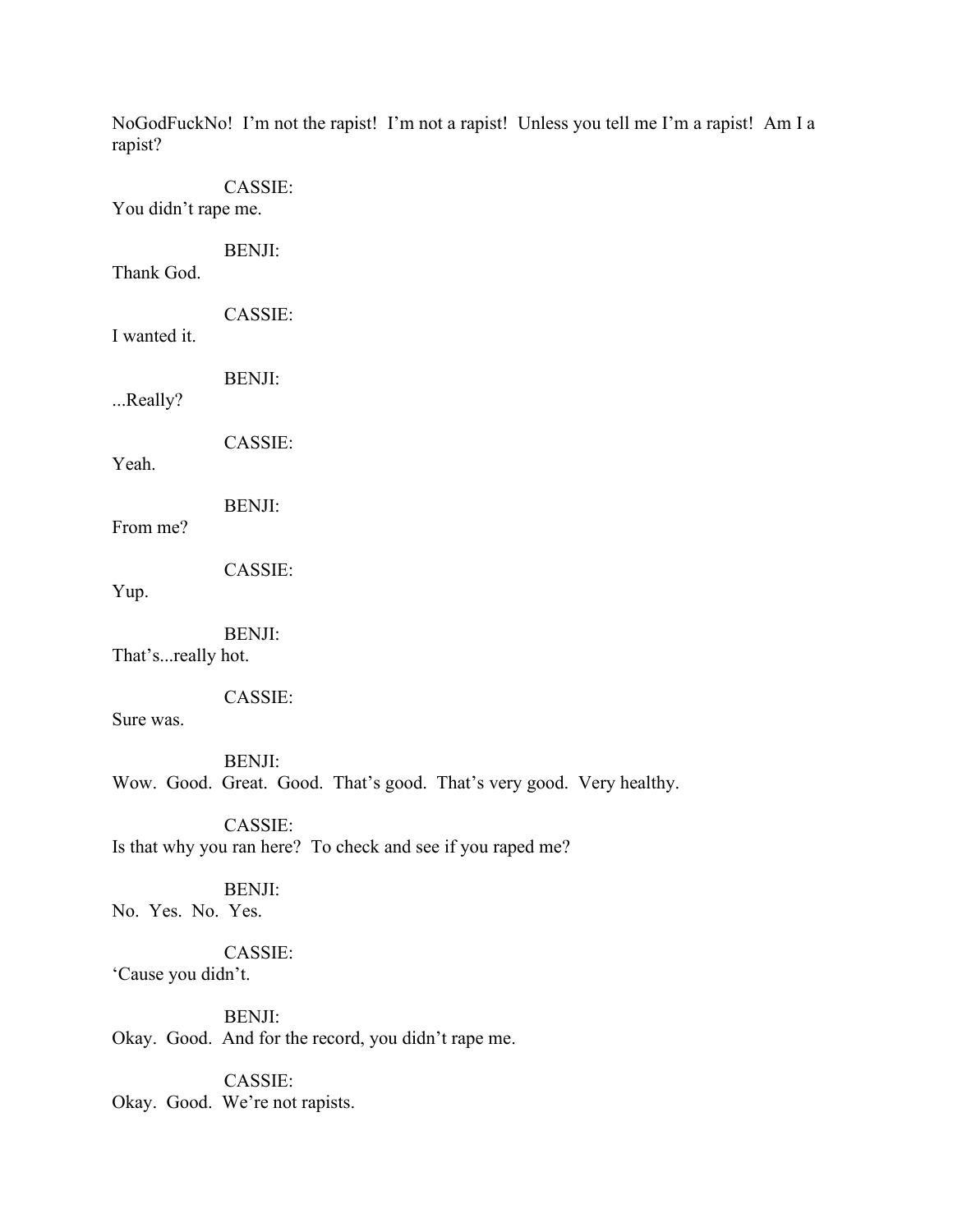#### BENJI:

### Phew.

# CASSIE:

But apparently starting tomorrow, you're gonna be a rapist if you keep sleeping with me.

BENJI: Fuck. I know. I'm in this...weird...rape limbo.

CASSIE:

Does oral count?

BENJI:

Good question.

CASSIE: I don't wanna stop fucking you.

BENJI:

Jesus, Cassie.

CASSIE: That's what we're doing.

BENJI:

It is?

CASSIE:

Isn't it?

#### BENJI:

I don't know. It just sounds so...rough. I love you. ...Shit. ...I just said that. I guess I can go now, bye. *(He starts to leave.)*

CASSIE:

Wait.

BENJI: *(He stops.)* What?

CASSIE: What do I do with that?

### BENJI:

I don't think you're supposed to do anything. Unless… You want to...do something? Or...say something? Back? To me? Nevermind. *(He starts to leave again...then...)* No, wait. This is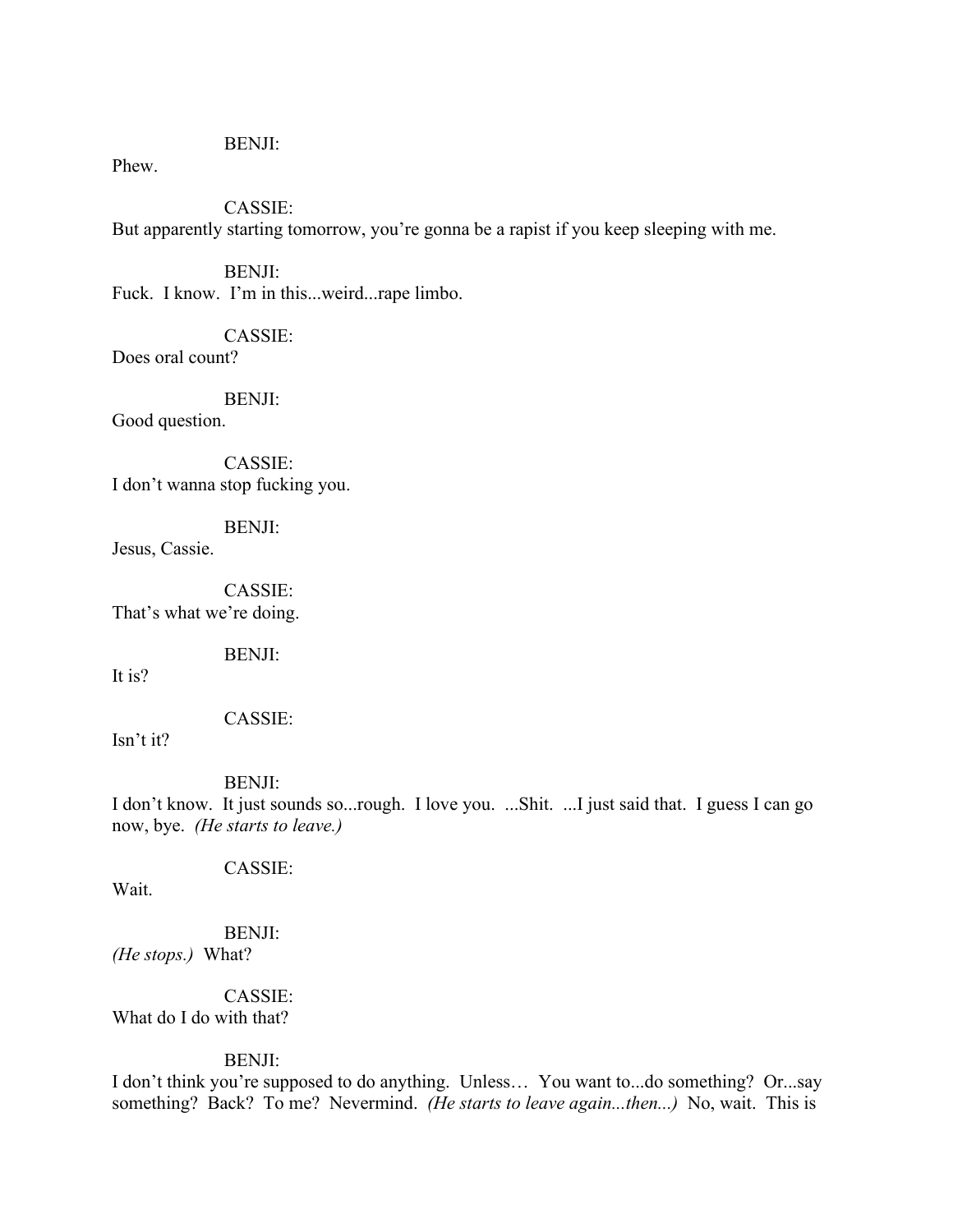what I came for. Fuck. Okay. Fuck. I love you. And you can take it or leave it. I don't care. But I love you, and I didn't feel like texting you or waiting till tomorrow to tell you… Because. Cassie, I am completely in love with you. And I am losing my mind. And all I can think about is you. And I love you, and I can't stop thinking about you, and that's my story, and I'm sticking to it, and… I just wanted to tell you that. Out of respect. Because you have a right to know. And I respect you. So. Good. Okay. Bye. I'm not a rapist, you're not a rapist, I love you, bye. *(He starts to leave.)* Aren't you gonna stop me?

#### CASSIE:

?

# BENJI:

Can you please say something?

#### CASSIE:

Uh.

#### BENJI:

Are you gonna dump me? Are you dumping me? Was that too much? Too fast? Is it over? WHAT ARE THESE WORDS COMING OUT OF MY MOUTH. I love you, Cassie. And I'm not gonna say it again. But I'm glad I said it. Because I mean it. And you're killing me here. And I don't care. Because I love you. And you're so beautiful. And I can't stop thinking about you. And I am NOT losing my mind. It's the opposite. It's the complete opposite of losing my mind. I'm like...IN my mind. And I see you, and I'm just like. Holy shit. This girl wants to sleep with me? This girl right here? By choice? And it makes absolutely no sense in my head. And I have no idea what any of it means. But we sleep together. You. And me. Which is insane. But when we sleep together, you are so...beautiful. And I look at you, and I'm just like: my God, you are the most beautiful girl in the world. And I'm so in love with you, and I have no idea what that means, but I just ran four miles in the middle of the night and I feel like I could run a hundred more. In fact, when I'm done...with...whatever this is I'm doing here, humiliating myself, I'm gonna run a hundred miles because I literally have no idea what to do with...with...my heart. My heart is... I'm so in love with you, Cassie. And being with you is just… I almost can't take it. And tomorrow when I turn eighteen, I'm gonna die. So that's it. Bye. Wait, one more thing. The thing is: now I am never gonna have to wonder what it's like to be an old man and look back on the entire expanse of time and space that constitutes the meaning of...my entirely meaningless life--'cause we're all just, like, stardust here, right? (What?)-- FUCK! Look: I'm not gonna regret telling you in this singular moment in time...that I love you. I'm not gonna do that. Because life is short and you only live once and I love you so I'm telling you that I love you and I mean it, and it has meaning, this means something, so I'm saying it because that's the kind of man I am. So, let's just move to Sweden where this is legal. Okay? Bye. *(He starts to leave again...then...)* And just one more thing. I know we're probably not going to get married, and there's a very good chance that when I graduate and go off to college we'll break up--not because I want to--because at this moment I swear we are gonna be together for the rest of our lives--I don't even want to touch you right now. I just want to look at you for the rest of my life. Like freeze you forever right up there. Put you in a vault and lock you up. No! I am not trying to lock you up. Jesus. One minute I think I'm a rapist, the next minute I'm verging on kidnapper--is that what love is? I have lost my mind. THE POINT IS: I'm not naive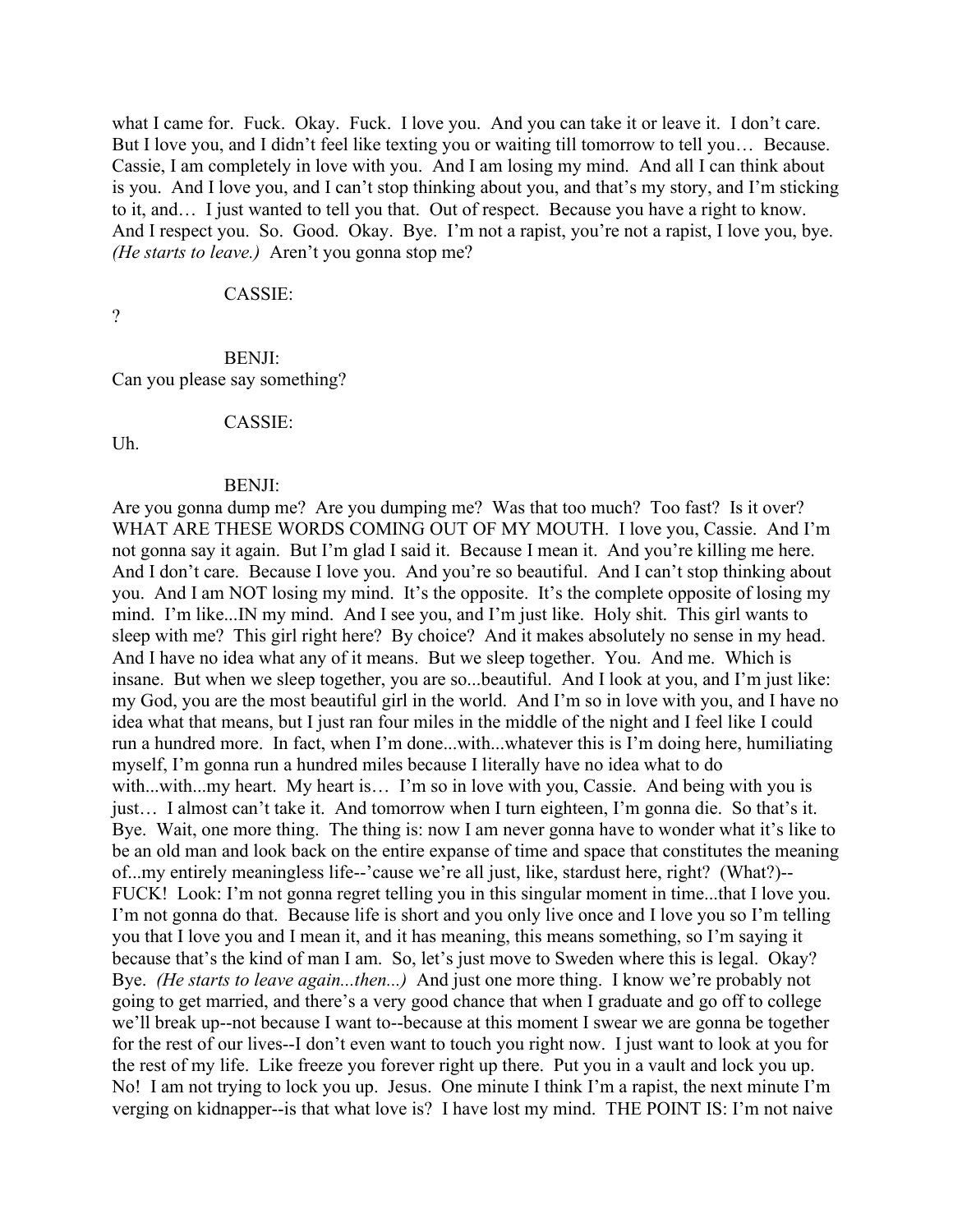and I know you probably need to sleep with, like, ten or a hundred other people before you decide who you're gonna settle down with, so if you think of me in like, ten or a hundred years, just, gimme a call and let's see where we're at, and if it works out and you wanna get married. WHAT THE FUCK AM I SAYING. Fuck. All that aside, all that matters right now is you, and me telling you I love you. Because that's all we got. This moment right here. That's all I got. ...Bye. *(He starts to leave again.)*

#### CASSIE:

I can see why you didn't wanna text that.

BENJI: *(He stops.)* What? Oh. Yeah. Good. Okay.

CASSIE: That would have been a lot to text.

BENJI:

I know.

#### CASSIE:

Thanks.

#### BENJI:

??? ...Oh my God...Thanks? That's it? I AM SO FUCKED. No. It's fine. WHAT THE FUCK. I can't breathe. It's fine. Bye.

CASSIE:

No, wait!

BENJI:

!!Okay!!

CASSIE: Did you see the moon?

BENJI: The wha? What? The moon?

CASSIE:

It's big.

BENJI: ...It's a full moon(?).

CASSIE:

I remember when I was little. I used to look out of this window. And I would close my eyes. And I would reach my hand out. And I would...just...try to touch the moon. I would imagine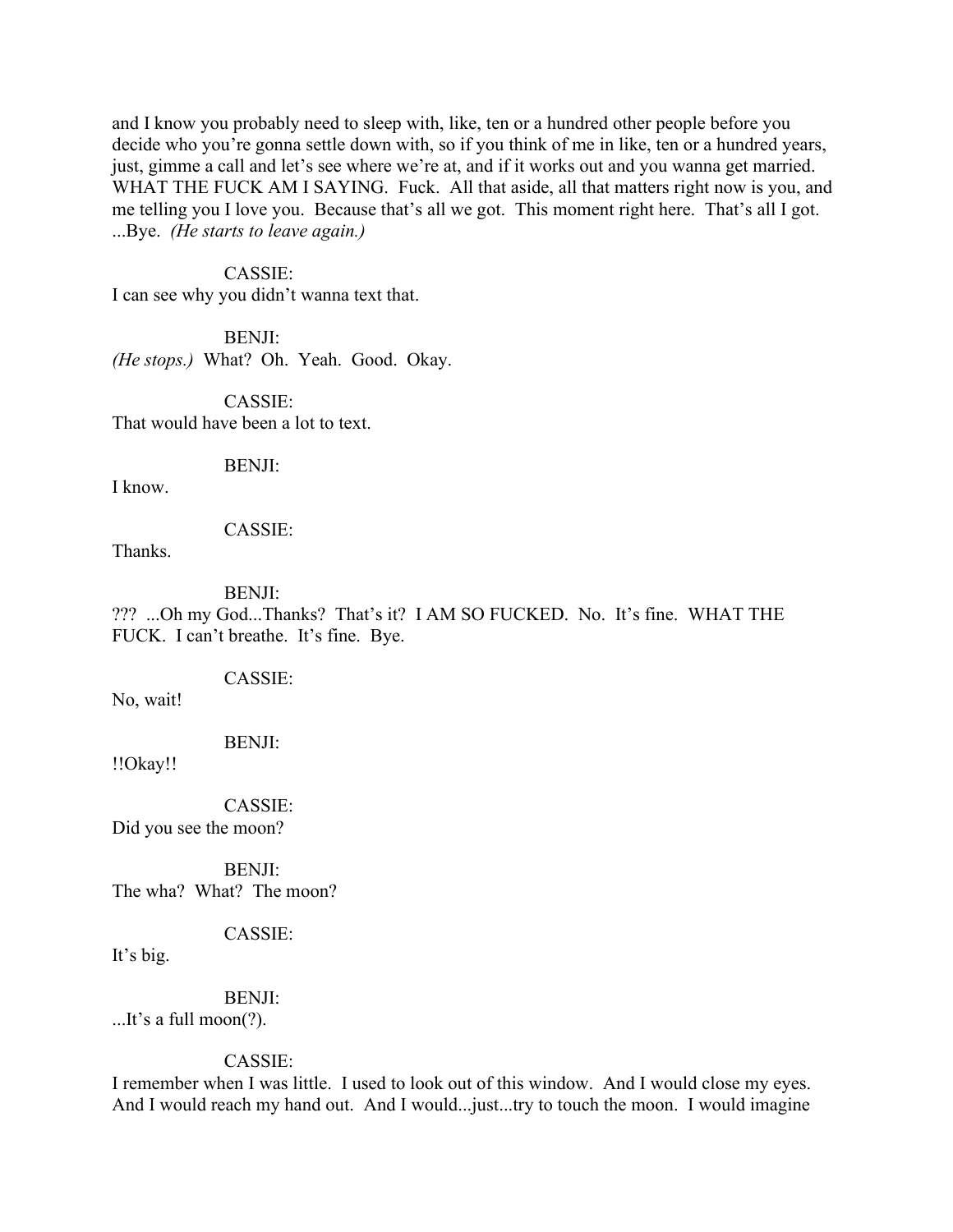that I could reach it. And I would tell myself that I had magical powers, and that I was the only person in the world who could reach out and touch the moon. And I would reach it. And in my head I would tell myself: "I am touching the moon." But I couldn't, like, actually think up what it would feel like. I couldn't imagine what it would feel like. Like, what does it feel like...to be able to hold the moon in your hand? Do you know what I mean?

#### BENJI:

Not at all.

CASSIE: I don't know why I just told you that story.

BENJI:

It's a great story.

CASSIE:

I love you, too.

#### BENJI:

--

CASSIE: Don't tell anybody that story I just told you.

BENJI:

--

(!?!)

CASSIE:

Promise?

#### BENJI:

Promise. … Sometimes I imagine that the world is ending, and like, the sky is falling and shit, and there are fires everywhere. And there's just...chaos all around. Like smoke and bombs and carnage and volcanoes going off and war and destruction...and I imagine that I rescue you from it. I imagine carrying you in my arms, and you're unconscious--but you're okay--just...knocked out or...overcome...or...whatever, anyway you're fine...just your eyes are closed… And I rescue you. And I'm the only person in the world who can do it. And as I carry you away from all the danger, you open your eyes...and you see me. … PLEASE don't tell anyone THAT story.

CASSIE:

Promise.

BENJI: I will deny it if you do.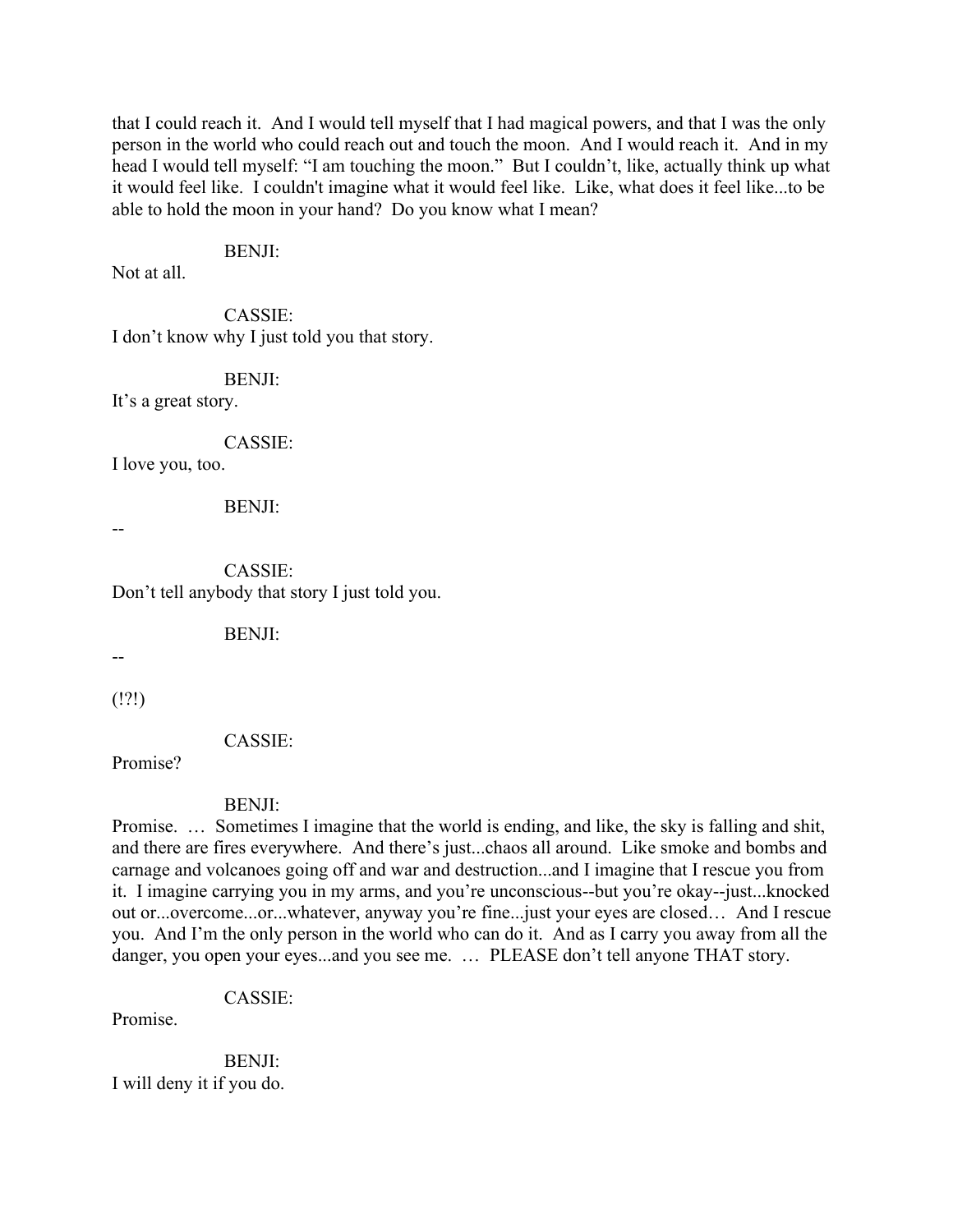CASSIE:

I won't!

BENJI:

Okay.

CASSIE: Okay. We have secrets. … What time is it?

BENJI: *(Checking his phone.)* Twelve ten.

CASSIE:

Happy birthday.

BENJI: I'm so in love with you, Cassie.

CASSIE:

We have secrets…

*(End of play.)*

**THE PLAYWRIGHT SPEAKS:** *One of the most brutal bits of feedback I received on my playwriting was in grad school when a fellow student—much, much closer in age than me to the characters I was penning—told me: "that's not how young people speak." A seemingly innocuous and useless comment that should have rolled off my back, these words simultaneously triggered an occasionally dormant-but-chronic sense of personal invalidation...and also a sparkling epiphany that how I have formed thoughts, wielded grammar and syntax, and experienced emotion has always—and will always—annoy(ed) and discomfort(ed) folx who choose (consciously or subconsciously) to oppress Autistic people for not thinking, communicating, or feeling the way a neurotypical-defaulted world coerces them to. The dialogue this fellow student attempted to nullify was ripped from my own diaries, memories, and embodied experience, and the feedback they offered represented the systemic and systematic taming and erasure of Autistic people for simply existing as they are.*

*I am an early career playwright. Time will tell if I leave behind a body of mediocre or excellent work. When it's my turn to die, I'd rather have left behind a bunch of panned plays authentically created by me on my terms than some (perhaps) better plays that pander to neurotypical tastes. I do not consent to being the agent of my own eugenic project.*

*I have not returned to work on the play that received that useless feedback. Still hurts too much. Instead, I have moved onto other plays in which my fully expressed characters are free to think, communicate, and feel however they tell me to. "Balcony Scene" is an example of this endeavour. Inspired by those other two star-crossed lovers—but defying the epitomized and worshipped language of Shakespeare—these two madly in love Autistic kids speak how they speak as they navigate a world filled with rules and laws that don't suit their logic. (And yes, it's*